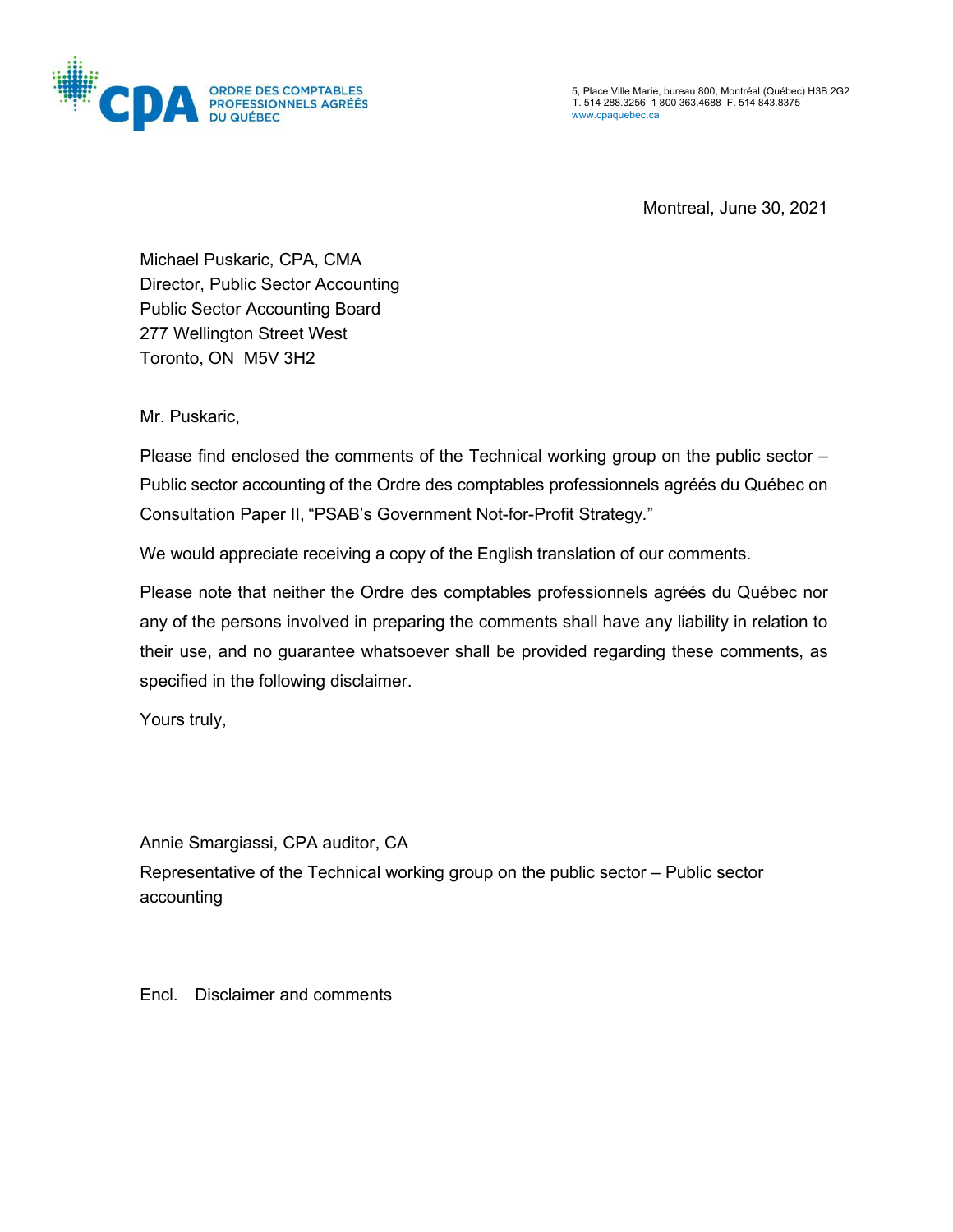## **DISCLAIMER**

Subject to the conditions described herein, the documents prepared by the working groups of the Ordre des comptables professionnels agréés du Québec (the Order), hereinafter referred to as the "comments," provide the opinion of the groups on statements of principles, consultation papers, associates' drafts and exposure drafts issued by the Accounting Standards Board, Auditing and Assurance Standards Board, Public Sector Accounting Board, Risk Management and Governance Board, and other organizations.

The comments submitted should not be relied upon as a substitute for engagements entrusted to professionals with specialized knowledge in their field. It is important to note that the legislation, standards and rules on which the comments are based may change at any time and that, in some cases, the comments may be controversial.

Neither the Order nor any person involved in preparing these comments shall have any liability in relation to their use, and no guarantee whatsoever shall be provided regarding these comments. The comments are not binding on the members of the Order's working groups or the Office of the syndic in particular.

Users of the comments shall take full responsibility for, and assume all risks relating to, the use of the comments. They agree to release the Order from any claim for damages that could result from a decision they may have made based on these comments. They also agree not to mention the working group's comments in the opinions they express or the positions they take.

Comments of the Technical working group on the public sector – Public sector accounting of the Ordre des comptables professionnels agréés du Québec on Consultation Paper II, "PSAB's Government Not-for-Profit Strategy." 2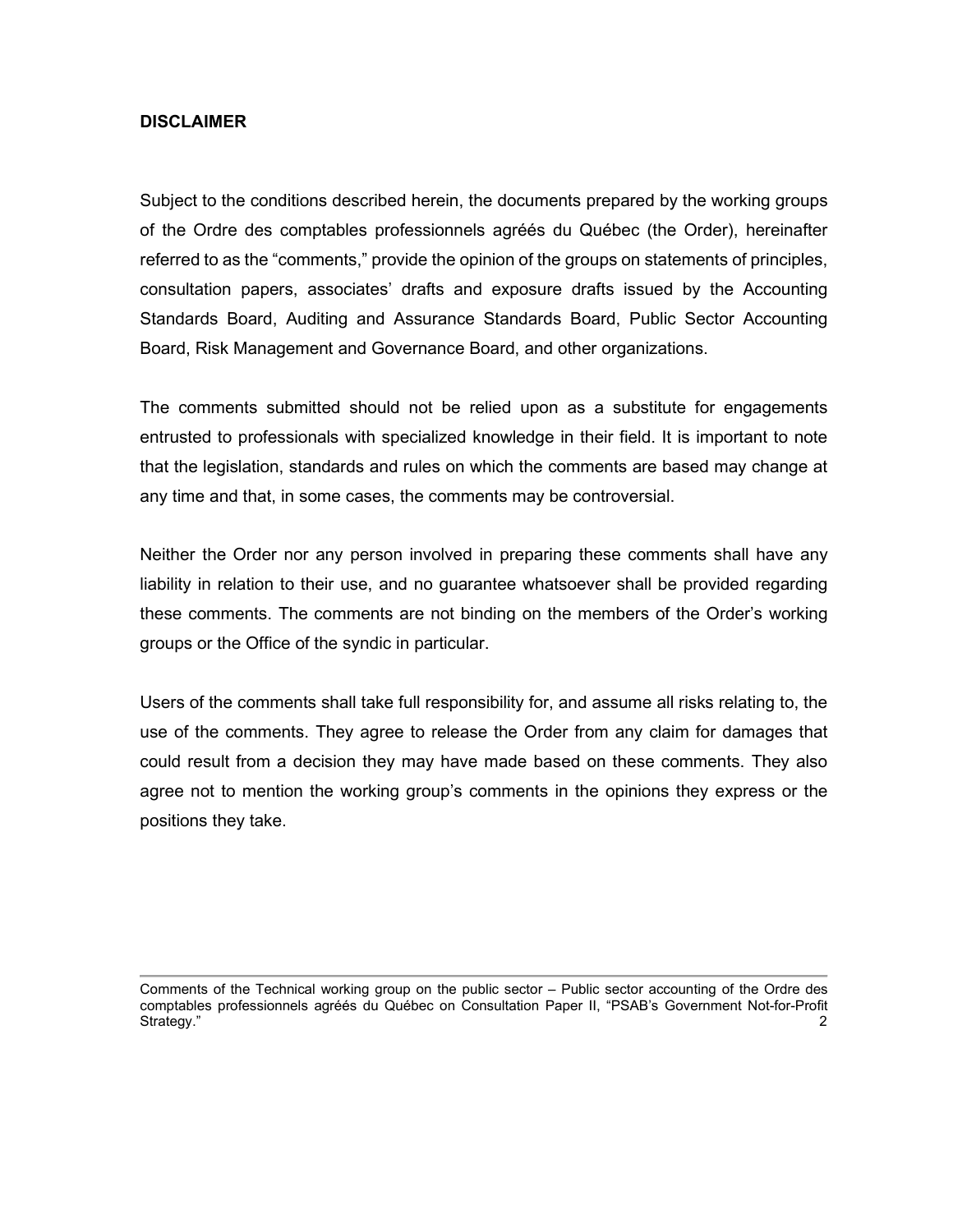## **TERMS OF REFERENCE OF THE WORKING GROUPS**

The terms of reference of the working groups of the Ordre des comptables professionnels agréés du Québec are to collect and channel the views of practitioners and members in business, industry, government and education, as well as those of other persons working in related areas of expertise.

For each exposure draft or other document reviewed, the working group members share the results of their analysis. Consequently, the comments below reflect the views expressed and, unless otherwise specified, all of the working group members agree on these comments.

The Order has not acted upon and is not responsible for the comments expressed by the working groups.

Comments of the Technical working group on the public sector – Public sector accounting of the Ordre des comptables professionnels agréés du Québec on Consultation Paper II, "PSAB's Government Not-for-Profit Strategy."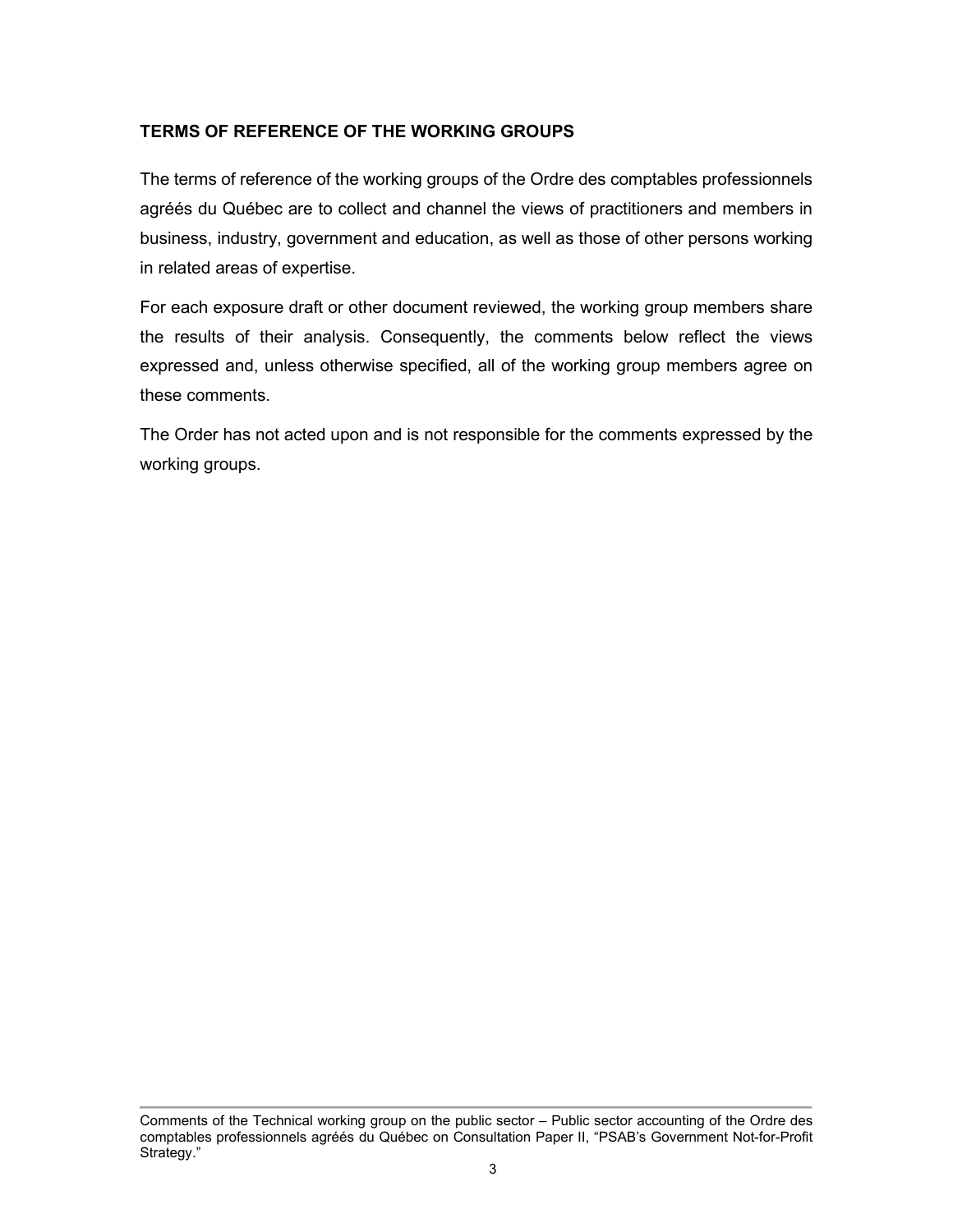## **PSAB'S SPECIFIC QUESTION AND OTHER COMMENTS**

*Considering the criteria and options described in Consultation Paper II, do you agree the proposed option (see paragraphs .074 to .078) best meets the Canadian public interest? Please explain.*

Yes, members agree that PSAB's proposed option 2, incorporating the PS 4200 series, is the best option for GNFPOs.

Members feel that this approach will provide the best adaptability of the applicable standards. Furthermore, under this approach as described in the proposals, an NFPO which, because it has no private sector counterparts, does not meet the strict definition of a GNFPO can still apply the same accounting treatments as GNFPOs with similar transactions. This addresses one of their concerns submitted to PSAB in previous consultations.

However, members raised concerns about harmonizing or reconciling certain accounting treatments, specifically the accounting for government transfers and the deferral of restricted contributions.

In reference to the criteria of comparability and consistency set out in the proposals, some members also raised concerns about an overly strict harmonization of accounting policies. As they pointed out in their earlier feedback on the GNFPO strategy, members feel that both methods of accounting for contributions are appropriate, depending on the specific circumstances in which they are used. In their view, NFPOs whose core business is fundraising and NFPOs that provide public services do not have the same objectives and users do not have the same information needs. Therefore, they feel that harmonizing all policies is not necessarily required and comparability and consistency are not always useful.

Comments of the Technical working group on the public sector – Public sector accounting of the Ordre des comptables professionnels agréés du Québec on Consultation Paper II, "PSAB's Government Not-for-Profit Strategy."